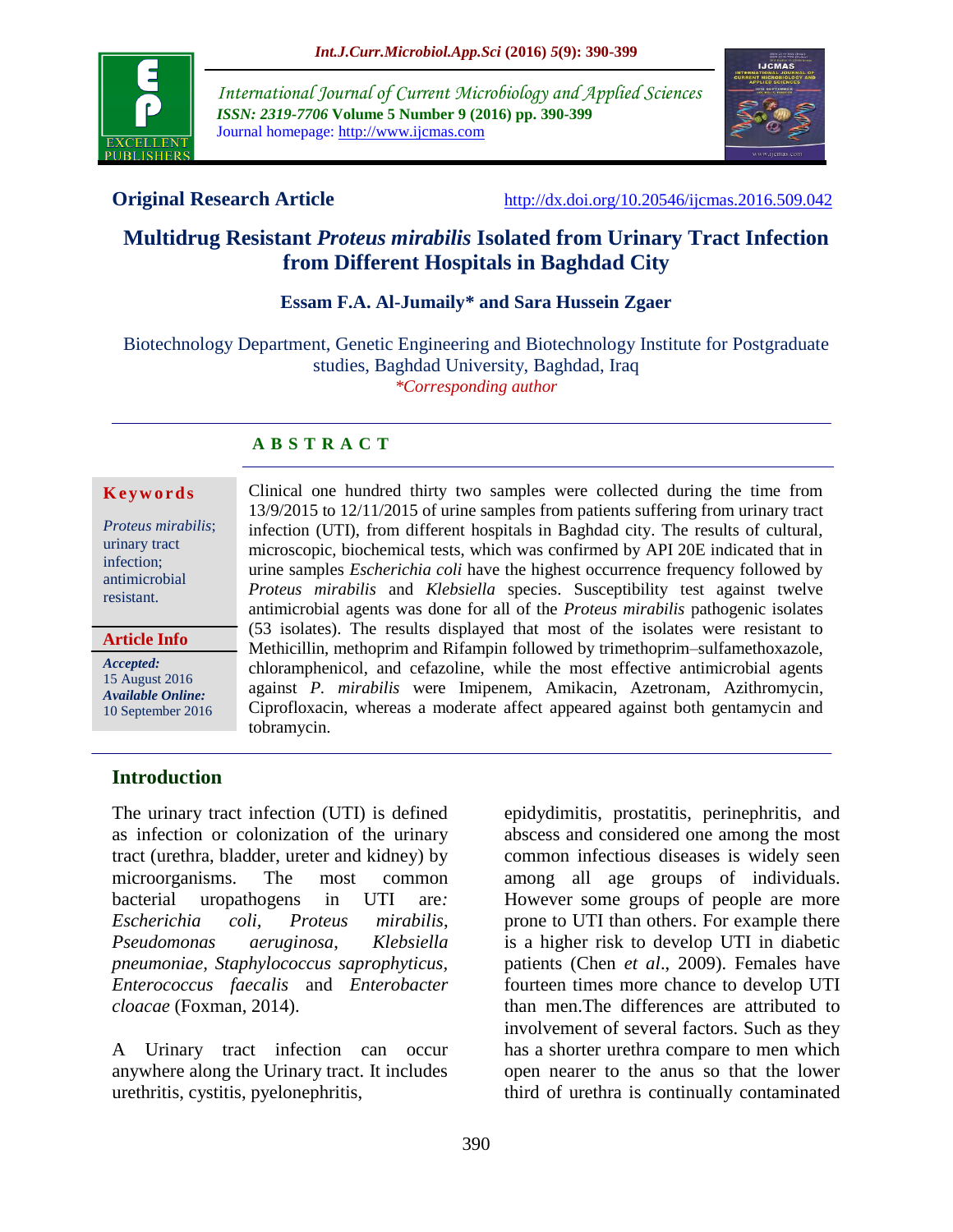with pathogens from vagina and rectum. Women tend not to empty their bladder as completely as men (Minardi, 2011).

*Proteus mirabilis* is a Gram-negative bacterium which is well-known for its ability to robustly swarm across surfaces in a striking bulls'-eye pattern. Clinically, this organism is most frequently a pathogen of the urinary tract, particularly in patients undergoing long-term catheterization. *P. mirabilis* uses a diverse set of virulence factors to access and colonize the host urinary tract, including urease and stone formation, fimbriae and other adhesins, iron and zinc acquisition, proteases and toxins such hemolysin and its function of pore formation, biofilm formation, and regulation of pathogenesis (Schaffer *et al.,* 2016). The routine use of antibiotics leads to the prevalence of antibiotic resistance and development of antibiotic resistance genes particularly, within gram negative organisms and this consider as the most serious problems in the field of medicine (Sedláková *et al*., 2014). In *P.mirabilis* the antimicrobial resistance is increasing, such as the resistance to extended-spectrum cephalosporin's due to the production of extended-spectrum β-lactamases (ESBLs), which causes epidemiologic effect of *P. mirabilis* bacteremia (Sohn *et al*., 2011). The aim of the study is to Isolate and diagnose the bacteria *P. mirablis* isolated from patients with urinary tract infections and to identify the gene responsible for the production of virulence factor.

# **Materials and Methods**

A total of 132 samples were collected from urine specimens or catheterized urine samples in sterile containers in different hospitals in Baghdad city (Al Kendy hospital, Al Yarmouk hospital, Medicine city/Baghdad teaching hospital, Central

Child hospital and Medicin city/Teaching labratory). During the period from 13/9/2015 to 12/11/2015.The samples were cultured on MacConkey agar and blood agar plates, and then incubated for 24 hours at 37◦C.

# **Identification of isolates**

The isolates were identified depending on the morphological and biochemical tests and compared to the scheme described by Holt *et al*., (1994), then confirmed by the Api 20E test.

# **Microscopic and Morphological Identification**

After the isolation of bacteria on MacConkey and blood agar, their shape, size, texture and colony arrangement were observed. Single colonies were picked up, stained with gram stain. Finally they were examined under microscope to identify their shape and length.

# **Biochemical test**

Oxidase Test (Lanyi,1997); Indole test (Cruickshank *et al*., 1975); Blood Hemolysis Test (Collee *et al*., 1996); DNase and Urease test (Atlas *et al*., 1995).

# **Antimicrobial susceptibility test**

Twelve antimicrobials discs were used to detect the sensitivity of 53 isolates of *Proteus mirabilis* according to Bauer *et al.*, (1996) method. Bacterial isolates were cultured on MacConkey broth overnight a37◦C. Muller Hinton agar were prepared and distributed into petri dishes. Isolated colonies were suspended in 5 ml normal saline, mixed by vortex. Their turbidity was compared against standard McFarland solution. Aliquot of 2ϻl of bacterial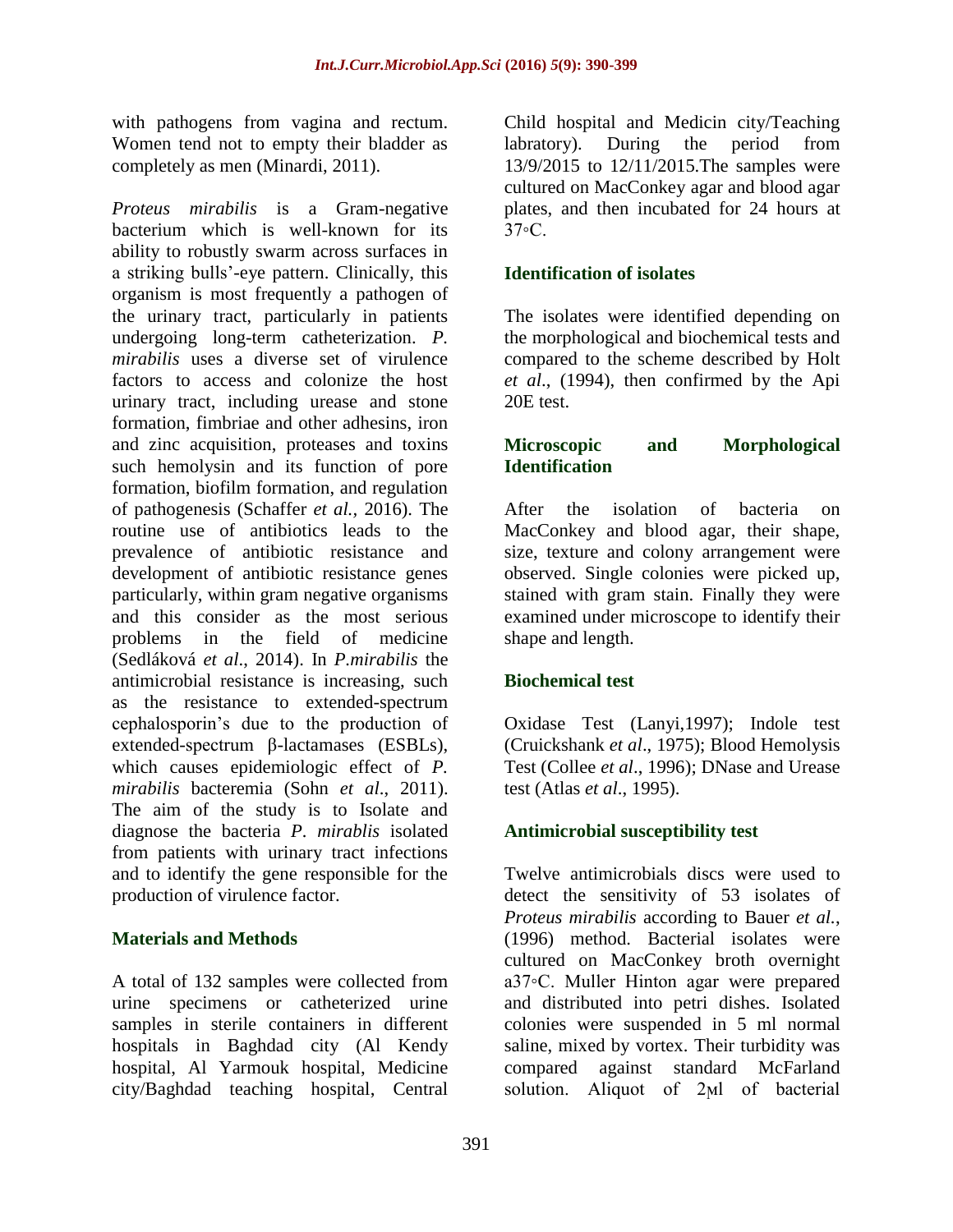suspension was placed on Muller Hinton plates, spread by cotton swab in three different directions by rotating the plate 60∘ for each direction. The plate placed upside down for few minutes at room temperature. A number of antibiotics were placed on the plates and incubated at 37◦C overnight. Inhibition zones were measured in (mm) with zone inhibition ruler, the result compared to the National Committee for Clinical Laboratory Standards.

### **Results and Discussion**

A total of 132 urine samples were collected from different hospitals in Baghdad city (33 from Medicine city /Central Child hospital,21 samples from the Medicine city/Baghdad teaching hospital, 19 from Al-Kindy,14 from Medicine city/Teaching laboratory and 11 from Al-Yarmouk hospital. The primary characterization of Gram negative bacteria depended on gram stain and their ability to ferment lactose on MacConkey agar, swarming on blood agar, as well as on oxidase and indole tests (Holt *et al*., 1994). The prevalence of bacterial isolates in different specimen showed that there was variation in causative agents. the major bacterium was *E.coli* with high occurrence frequency 59 followed by *Proteus mirabilis* in a percentage of 53, *E.facalis* 10, *P.vulgaris* 6 and *Klebsiella* species 4, this result was almost similar to that of Caliskan, (2005) who indicated that the major bacterium was *E. coli*, followed by *P. mirabilis*, *E. faecalis*, *P.vulgaris* and *K. pneumoniae*. Figure(1).

### **Isolation and identification of** *Proteus mirabilis*

Fifty Three isolates of *Proteus mirabilis* were characterized by cultural, microscopic diagnosis, biochemical testes, API 20E system and Vitek 2 system as a confirmatory

techniques. The colony morphology of *Proteus* genus was initially identified according to their swarming phenomenon on blood agar, also they have a distinctive fish odor (Figure.2). While Proteus growth on MacConkey appeared to be pale due to incapability of this genus to ferment lactose sugar (O'hara *et al*., 2000).

# **Biochemical tests**

Several biochemical tests were done for the identification of *Proteus mirabilis*. All the fifty three isolates showed positive results for urease, negative results for oxidase (Table 1), these results agreed with (Kishore, 2012; Kamga *et al*., 2012).

For further confirmation of *Proteus mirabilis*, API 20E test were done for the selected isolates, and the results agreed with the biochemical tests and reveled that these isolates were *Proteus mirabilis* table (2).

# **Prevalence of** *Proteus mirabilis* **in the Urine samples**

The results indicated that *Proteus* species isolates among the total sample isolates were 59, and *Proteus mirabilis* was 53, whereas *Proteus vulgaris* was six (Figure 3). These results confirmed with that reported by Kadhim*et al.,*(2014) how mentioned that among the *Proteus spp*. isolates the percentage of *Proteus mirabilis* 12(85.7%) was more than *Proteus vulgaris* two (14.3%) from total Proteus isolates, this variation may be due to the differences in the size of sample, number of hospitals surveyed, and medication taken before sampling. Also Ismail, (2004) found that the isolation of 67 isolates of *Proteus spp.* from 598 samples of U.T.I. patients from different regions in Yemen and the diagnostic results indicated that 62 isolates (% 92.54) were *Proteus mirabilis* while the remaining 5 isolates (%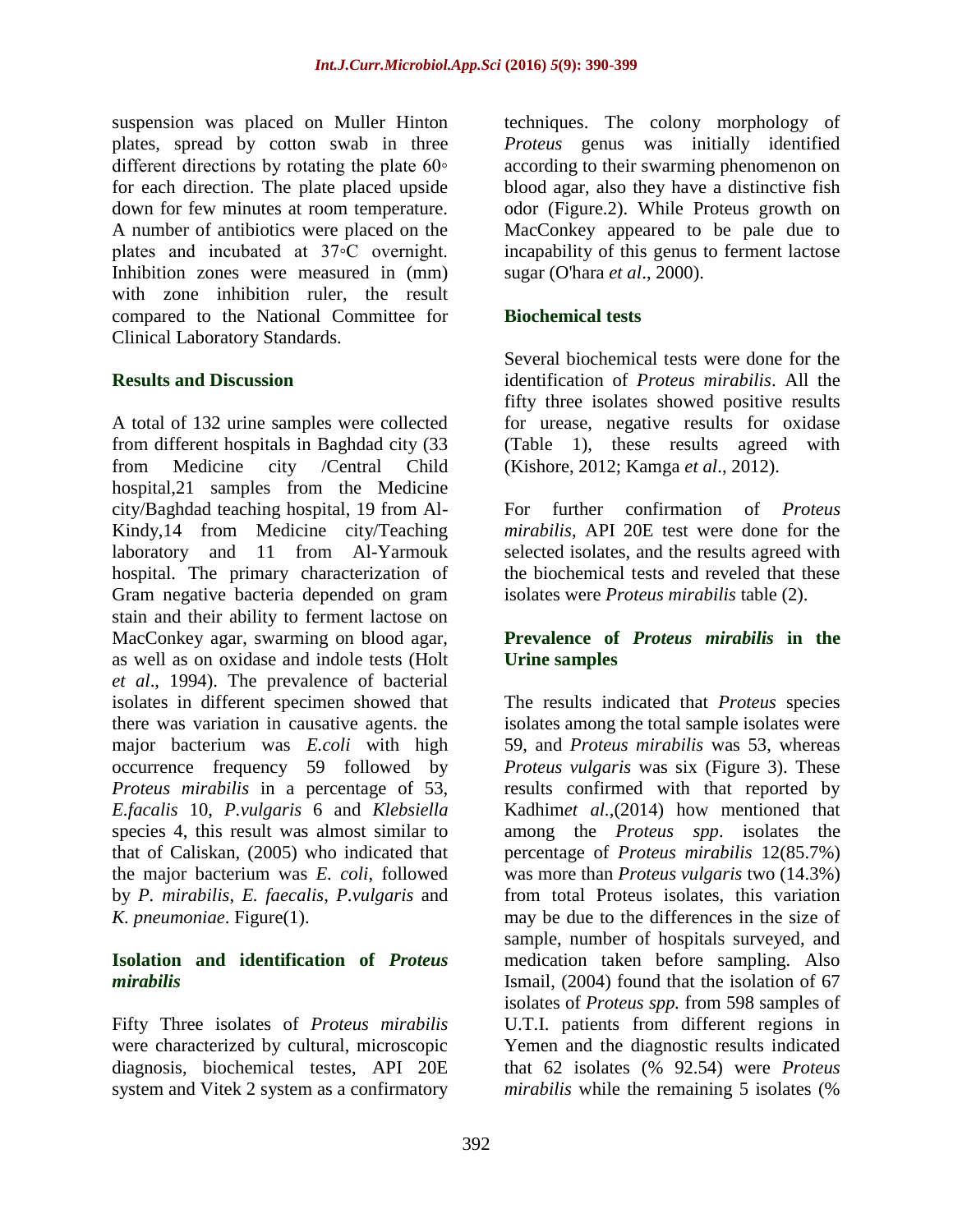7.46) were *Proteus vulgaris*. Since *Proteus mirabilis* have many virulence factors that are vital for inflicting UTI, several of these factors appear to be more important for establishing infection in different areas of the urinary tract (Al-Bassam, 2010). Therefore *Proteus* species isolates percentage from the total number of urine isolates was 59, which was higher in comparable with other samples, and *P. mirabilis* was 53 table (1), figure (1), which was confirmed with that result of Wang *et al*., (2014), who found *P. mirabilis* isolates were (49.4%) from the most isolates were collected from urine, as well as Singh *et al*., (2015) reported that 45 isolates belong to the *Proteus* species was collected from 100 sample of urine. On the other hand a recent study in Al-Diwanyia city produced by Ali and Yousif ( 2015) found that the *Proteus mirabilis* percentage was (17.64%) in patient with urinary tract infection.

This result shows elevation in the infection by *proteus* spp. among UTI patients, because this species especially *Proteus mirabilis* is normally found in the human intestine along with other organisms composing a highly complex micro flora, they also inhabit other outside environments, and are especially prevalent in hospitals and care facilities, the skin and mucus of both patients and personnel working in these environments, which may be the primary vectors for pathogenicity, plus this bacteria metabolically involved in urease production which act as one of the reasons the pathogen is successful in colonizing the urinary tract and cause infection in humans (Kearns, 2010), furthermore motility of this isolate is highly complex, which is called swarming, is a primary factor in the success of *Proteus mirabilis* in causing complicated UTI and other more serious bladder and kidney infections.

In addition to their adaptive mobile abilities,

other virulence factors have deemed *Proteus mirabilis* successful UTI causative agents. Overtime their inhabitance in hospitals has led to the expression of several antimicrobial resistance genes making infections very difficult to treat (Carey *et al*., 2013).

# **Antimicrobial susceptibility of** *P.mirabilis*

Depending on NCCLs (2007) guideline, Fifty Three isolates were tested against twelve antimicrobials discs. Differences in the antimicrobials resistance were observed. Most of the isolates were resistant to Methicillin (95.6%), and Rifampin (91.8%). while the most effective drugs against *P. mirabilis* were Imipenem, Amikacin, Azetronam, Azithromycin and Ciprofloxacin.

Imipenem was the most effective drug against *P.mirabilis*isolates (97.2%) was sensitive, Figure (4). This result was agreed with Shaaban *et al*., (2012), as well Yassen and Khelkal, (2015) were documented that the sensitivity of *P.mirabilis* is 100% to this antimicrobial. Some *Proteus mirabilis* isolates present an elevation in the resistance level to imipenem due to many reasons: the loss of outer membrane porins, decreased expression of PBP1a or reduced binding of imipenem by PBP2 (Girlich *et al*., 2014). Tsai *et al*., (2015) noted that the development of resistant against imipenem in *Proteus mirabilis* is due to the absence of 24 kDa OMP.

Amikacin is an amino-glycoside antibiotic used to treat different types of bacterial infection. It is works by binding to the bacterial 30s ribosomal subunit, causing misreading of mRNA and leaving the bacterium unable to synthesize proteins vital to its growth. In this study *P.mirabilis* isolate show high sensitivity to amikacin (92.6%), Figure (4). These result confirmed with result by Singla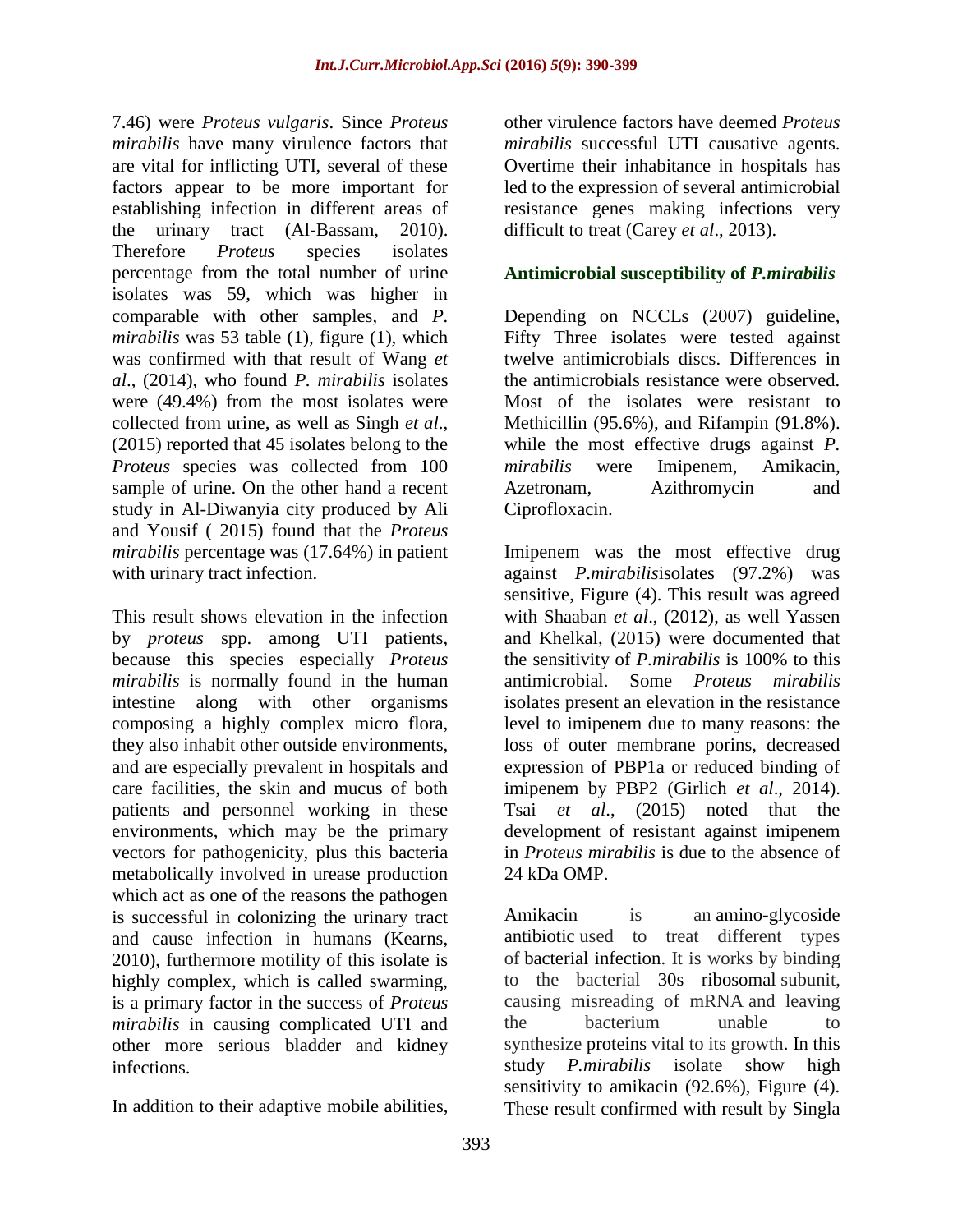*et al*., 2015 found the percentage of susceptibility to amikacin was 87% to 98%, which considered an agreement to this result.

In this study *P. mirabili* isolates showed high sensitivity against azetronam (81.7%) Figure (4), these results were confirmed to that reported by Al-Bassam, 2010 who detected (81%) sensitivity to this antimicrobial. Stock (2003) showed that *P.mirabilis* are naturally sensitive to azetronam, Whereas Yassen and Khelkal, (2015) reported an intermediate sensitivity.

In the presented study (72.7%) of *Proteus mirabilis* isolates were sensitive to azithromycin see Figure (4), which agrees with a study in India by Manikandan and Amsath, (2013) showed 75% sensitivity to this antimicrobial in *Proteus* species isolates.

Ciprofloxacin is a synthetic chemotherapeutic antibiotic of the fluroquinolone drug class(Nelson *et al*, 2007), it is member of the broad spectrum antimicrobial agents, which inhibits bacterial DNA and protein synthesis and considered an important drug in the

treatment of urinary tract infection. In this study (67.4%) of the isolates were sensitive to Ciprofloxacin (Figure 4). A Study in Taiwan by Wang *et al*., (2014) reported that the susceptibility to this antimicrobial decreased (from 80.1% to 53.8%), which is considered approximately in an agreement to the result of this study, about the development of resistant.

Gentamycin had a moderate activity on *P.mirabilis* isolates (55.8%) see Figure (4), cause it belong to Aminoglycosides that are powerful broad spectrum antimicrobials, which are inhibitors of protein synthesis in prokaryote. A study in Taiwan by Wang *et al*. (2014) demonstrated that the rate of susceptibility to gentamicin was decreased to (57.7%), which agrees with this study.

Tobramycin result showed (56.5%) of the isolates were sensitive to this antimicrobial, Figure (4). A study by Alshwaikh *et al*., (2014) found the percentage of resistance was (40%), which considered an agreement to this result, Whereas Patil. (2014) reported that the tobramycin was not able to inhibit the growth of *proteus* species more than 34%.

| <b>Biochemical test</b>    | <b>P.mirabilis</b> | P.vulgaris |
|----------------------------|--------------------|------------|
| Oxidase                    | Negative           | Negative   |
| Catalase                   | Positive           | Positive   |
| Indole                     | Negative           | Positive   |
| Vogas-Proskauer            | Negative           | Negative   |
| Urease                     | Positive           | Positive   |
| <b>Citrate Utilization</b> | Positive           | Positive   |
| Triple-Sugar Iron Agar     | $K/A++$            | $K/A++$    |
| Methyl Red                 | Positive           | Positive   |

**Table.1** Biochemical test for *P.mirabilis* and *P.vulgaris* isolates from urine specimens collected from patients with acute UTI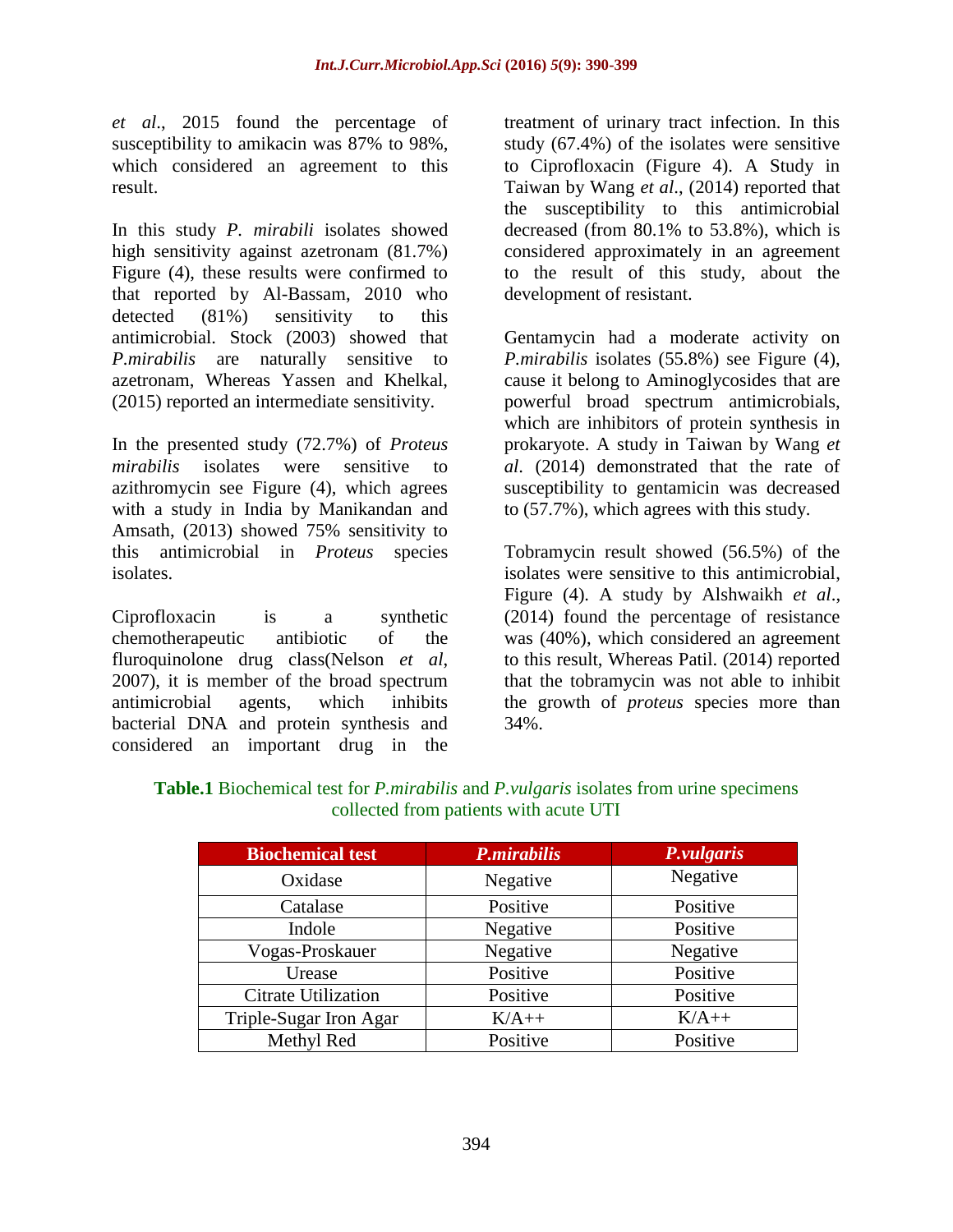| <b>Tests</b> | <b>Substrate</b>            | <b>Proteus mirabilis</b> |
|--------------|-----------------------------|--------------------------|
| <b>ONPG</b>  | Ortho-nitrophenylGaactoside |                          |
| <b>ADH</b>   | Arginine dehydrolase        |                          |
| <b>LDC</b>   | Lysine decarboxylase        |                          |
| ODC          | Ornithine decarboxylase     | $^+$                     |
| <b>CIT</b>   | Citrate                     | $^{+}$                   |
| H2S          | Sodium Thiosulfate          | $^{+}$                   |
| <b>URE</b>   | Urea                        | $+$                      |
| <b>TDA</b>   | Tryptophan deaminase        | $^{+}$                   |
| <b>IND</b>   | Indol                       |                          |
| <b>VP</b>    | Voges-proskauer             |                          |
| <b>GEL</b>   | Kohn's Gelatin              | $^{+}$                   |
| <b>GLU</b>   | Glucose                     | $^{+}$                   |
| <b>MAN</b>   | Mannitol                    |                          |
| <b>INO</b>   | Inositol                    |                          |
| <b>SOR</b>   | Sorbitol                    |                          |
| <b>RHA</b>   | Rhamnose                    |                          |
| <b>SAC</b>   | Sucrose                     |                          |
| <b>MEL</b>   | Melibiose                   |                          |
| <b>AMY</b>   | Amygdalin                   |                          |
| <b>ARA</b>   | Arabinose                   |                          |

# **Table.2** Results of Api20 E diagnostic test for *Proteus mirabilis*

Positive result $(+)$  (-) Negative result

# **Fig.1** Number of bacterial isolates from urine sample.

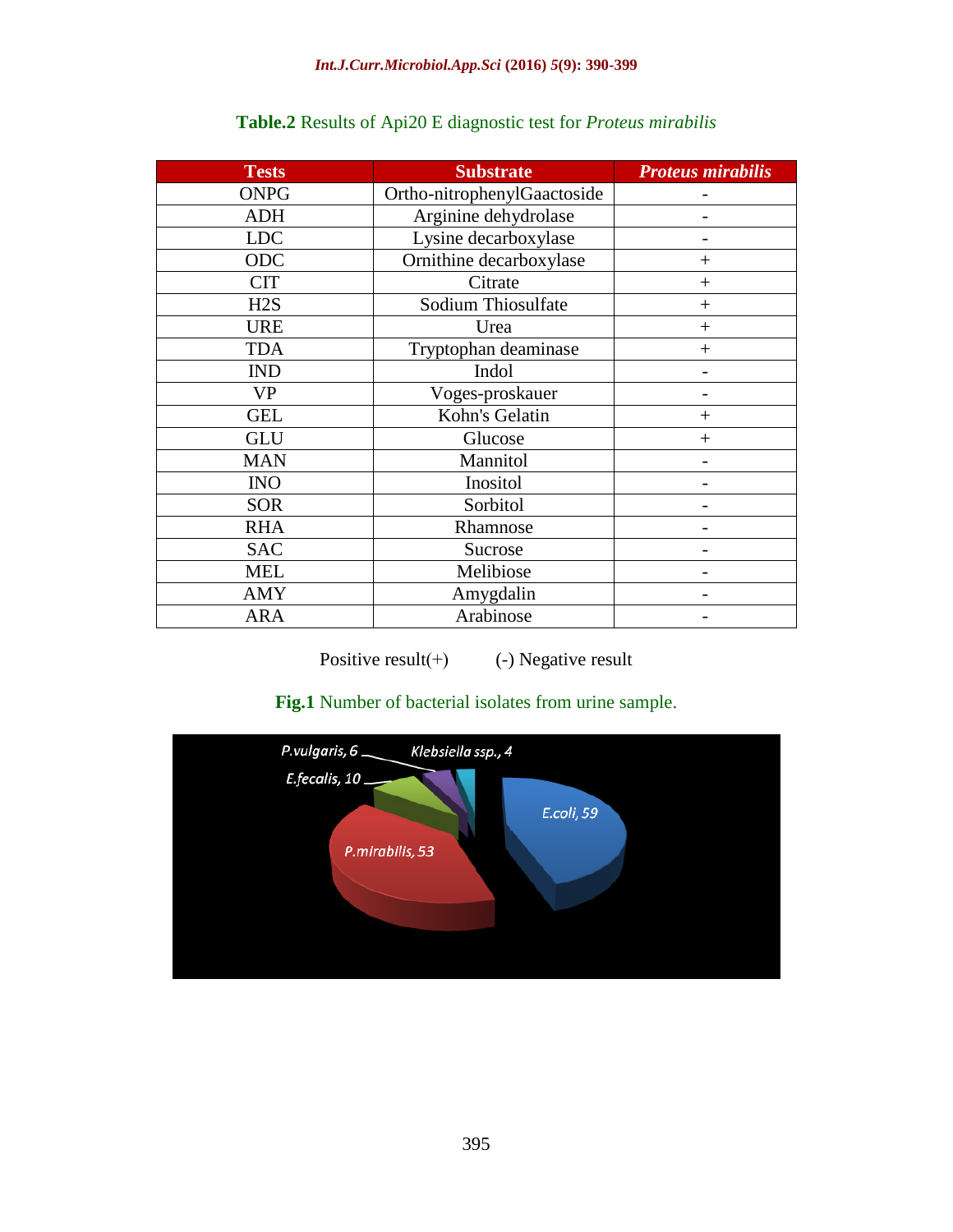**Fig.2** Proteus mirabilis on Blood agar



**Fig.3** The percentage of *P.mirabilis* isolate and *P.vulgaris* isolated from patient suffering from UTI.



**Fig.4** The antibiotic susceptibility test of *P.mirabilis* isolates.

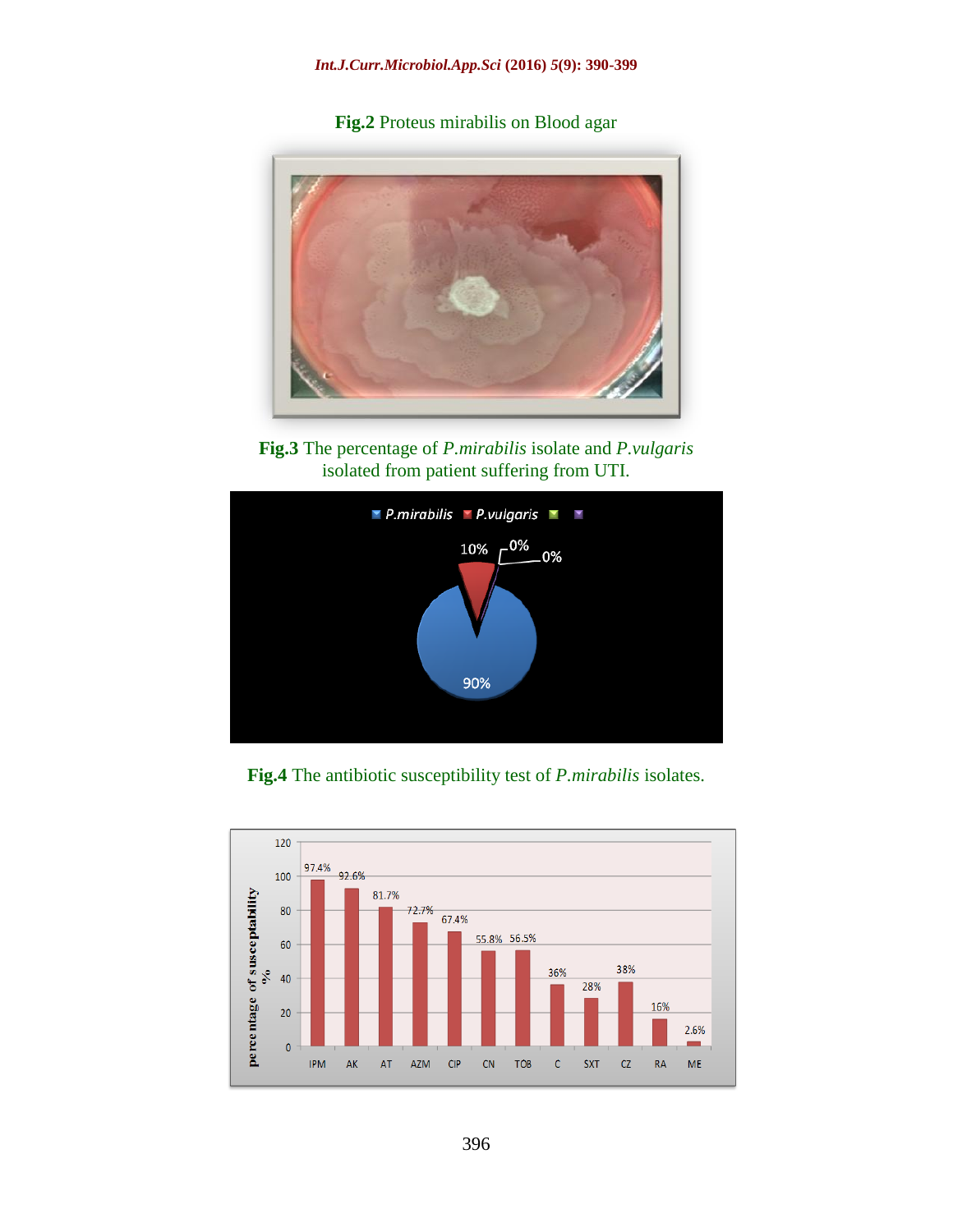*P.mirabilis* showed (36%) sensitivity to chloramphenicol in this study see (Figure 4), chloramphenicol is a bacteriostatic antimicrobial. It is a most common broadspectrum antibiotic, alongside the tetracycline. it is effective against a variety of Gram-negative and Gram-positive bacteria, including most anaerobic organisms. It prevents the peptidyl bond formation between the amino acids of growing polypeptide chain. Mordi and Momoh, (2009) demonstrated 28% sensitivity of *P. mirabilis* that agree with this study.

Trimethoprim and sulfamethoxazole are combined together due to their synergism effect on bacteria. It's abroad spectrum bactericidal antimicrobial agent for both gram positive and gram negative bacteria. Trimethoprim is a diaminopyrimidine, whereas sulfamethoxazole is a sulfonamide and the Co-trimoxazole inhibits the synthesis of tetrahydrofolic acid, which is necessary for the synthesis of bacterial nucleic acid along with two components of the drug inhibiting different steps in the folate synthesis pathway (Ramlakhan *et al*., 2014). In this study *P. mirabilis* isolates developed high resistance (72%) against trimethoprim–sulfamethoxazole see Figure (4), which was approximately confirmed with Nahar *et al.*, (2014) reported a resistant percentage of (66.7%).

Cefazolin, which is member of cephalosporin it is one of a drug that used for the treatment of *P. mirabilis* infection, but this study showed the pathogenic isolates appeared (62%) resistance to cefazolin see Figure (4). Alkalifawi, (2015) documented that resistant *P. mirabilis* isolates about (84%), this differentiation between both local studies may be due to the number of experimental urine samples, the type and site which were samples was taken, *P.mirabilis* show high resistant against

Rifampicin 94% (Figure 4), Raghada*et al*, (2013) reported that *P. mirabilis* isolates had moderate resistant against it, which disagreed with this result, whereas Al-Jawadi (2007) found that *P. mirabilis* isolates emerged 100% resistant to the same antimicrobial agent. Resistance of *P.mirabilis* against methicillin in a percentage 97.4% see Figure (4), this resistance may be due to increasing in the prevalence of plasmid-mediated extendedspectrum β-lactamases (ESBLs) in members of the family Enterobacteriaceae which has become a serious clinical problem on a worldwide scale(Nagano *et al*., 2003), on other hand them over use of this antimicrobial agent.

# **References**

- Al-Bassam, W. 2010. Bacteriological and genetic study on swarming in *Proteus mirabilis* isolated from clinical samples. (MSC thesis.University of Baghdad).
- Ali, H.H. and Yousif, M.G. 2015. Detection of some virulence factors genes of *Proteus mirablis* that isolated from urinary tract infection. *Int. J.,* 3(1): 156-163.
- Al-Jebouri, M.M. and Mdish, S.A. 2013. Antibiotic resistance pattern of bacteria isolated from patients of urinary tract infections in Iraq. *Open J. Urol.,* 3: 124-131.
- AL-Kalifawi, E.J. 2015. Anti-Bacterial Activity of the Prophet Mohammad (SWS) Drink's against Pathogenic Bacteria. *J. Natural Sci. Res.,* 5(4): 90- 98.
- Alshwaikh, R.M.A., Al-Sorchee, S.M.A., Ali, K.A. and Al Beer, W. 2014. Antibacterial activity of parsley and celery aqueous extract on the isolated bacteria from children UTI in Erbil city. *Int. J.,* 2(9): 895-903.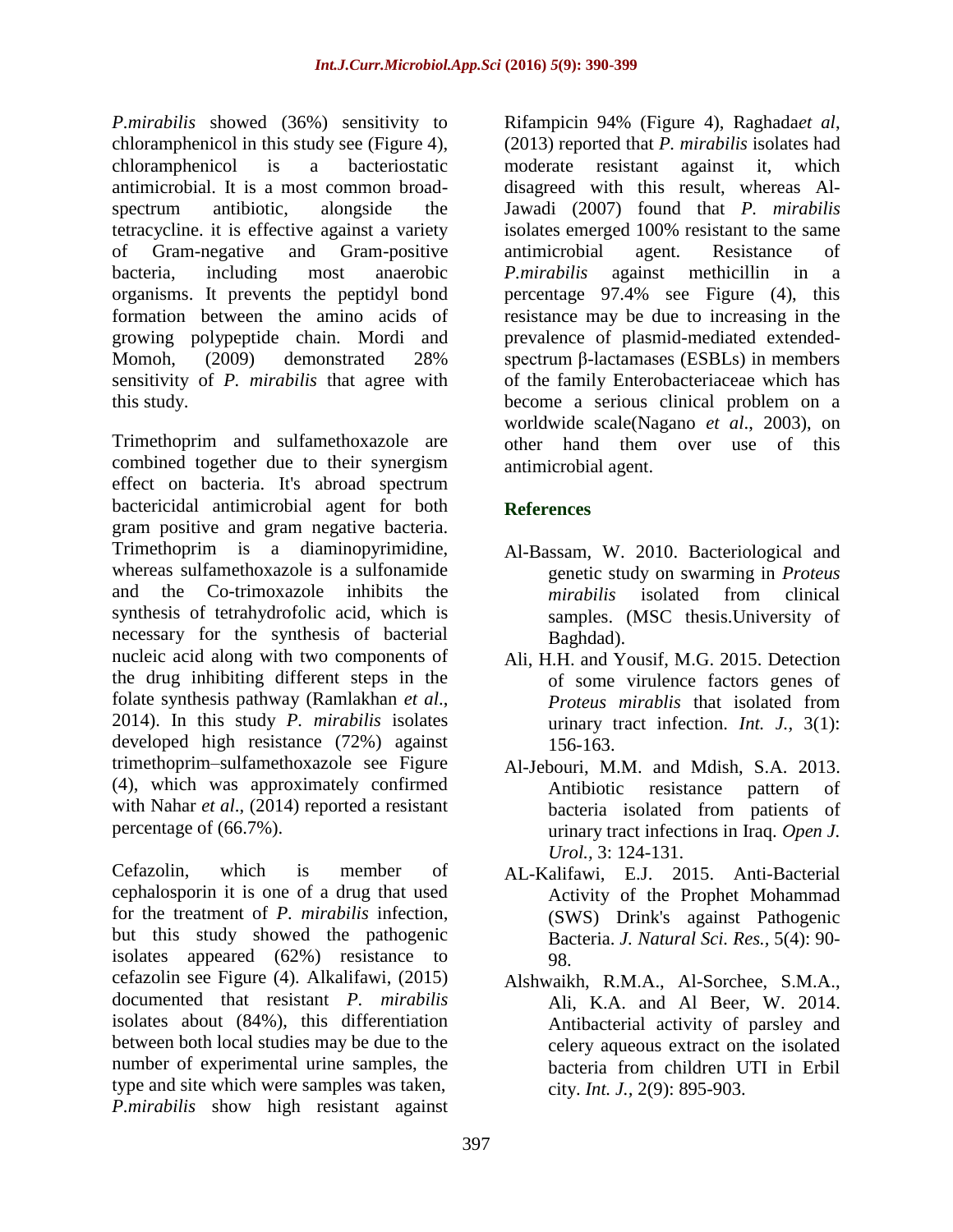- Atlas, R.M., Parks, L.C. and Brown, A.E. 1995. Laboratory manual of experimental microbiology. Mosby-Year Book, Missouri., 119-127.
- Bauer, A.W., Kirby, W.M.M., Sherris, J.C. and Turck, M. 1996. Antibiotic susceptibility testing by a standardized single disk method. *Am. J. Clin. Pathol.*, 45(4): 493-496.
- Caliskan, Z. 2005. Studies on the epidemiology and pathogenesis of *proteusmirabilis* infections of the urinary tract in patients with urostomies (Doctoral dissertation, The Univ. of Wales College of Cardiff. (United Kingdom).
- Carey, S., Copeland, M.F., Sacotte, R. tuson, H.H. and Weibel, D.B. 2013. Flagellum density regulates *Proteus mirabilis* swarmer cell motility in viscous environments. *J. Bacteriol.,*  195(2): 368-377.
- Chen, S.L., Jackson, S.L. and Boyko, E.J. 2009. Diabetes mellitus and urinary tract infection: epidemiology, pathogenesis and proposedstudies in animal models. *J. Urol.,* 182(6): 51- 60.
- Collee, J.G., Miles, R.S. and Watt, B. 1996. Tests for identification of bacteria. Mackie and McCartney practical medical microbiology. 14: 131-149.
- Cruickshank, R., Duguid, J.P., Marmion, B.P. and Swain, R.H.A. 1975. Tests for identification of bacteria. *Med. Microbiol.,* 12th ed. London: Churchill Livingstone., 170-189.
- Elgozali, S.M., Al Fadhil, A.O. and Adam, A.A. 2015. Pyospermia and Bacteriospermia among Infertile Married Men attending Fertility Centers in Khartoum State, Sudan. *American J. Res. Commu.,* 3(2): 43- 49.
- Foxman, B. 2014. Urinary tract infection syndromes: occurrence, recurrence,

bacteriology, risk factors, and disease burden. *Infect. Dis. Clin. North America,* vol. 28, pp.1-13.

- Girlich, D., Dortet, L., Poirel, L. and Nordmann, P. 2014. Integration of the blaNDM-1 carbapenemase gene into *Salmonella* genomic island 1 (SGI1- W) in a *Proteus mirabilis* clinical isolate. *J. Antimicrobial Chemother.,* dku371.
- Holt, J.G., Krieg, N.R., Sneath, P.H.A., Staley, J.T. and Williams, S.T. 1994. Bergy's manual of determination bacteriology.9th ed. Williams and Wilkins, Baltimore, USA.
- Ismail, S.M.A. 2004. Bacteriological and Biochemical study on urease from *Proteus* spp. Isolated from patients with urolthiasis in Yemen. Ph.D. Thesis, College of Science, Al-Mustansiriya University, Iraq.
- Kadhim, A.F., AL-Mathkury, H.J. and Obaid, H.H. 2014. Role of *Proteus mirabilis* DNA in Comparison to Candida albicans DNA in Rats' Joints Infection. *Iraqi J. Sci.,* 55(3B): 1170- 1182.
- Kamga, H.L.F., Nsagha, D.S., Assob, J.C.N., Njunda, A.L. and Tchape, G.N.E. 2012. Epidemiological studies on proteeae isolates from clinical specimens in the Laquintinie Hospital in Douala, Cameroon. *African J. Clin. Experimental Microbiol.,* 13(2): 118- 126.
- Kearns, D.B. 2010. A field guide to bacterial swarming motility. *Nat. Rev. Microbiol.*, 8(9): 634-644.
- Kishore, J. 2012. Isolation, identification & characterization of *Proteus penneri* a missed rare pathogen. *The Indian J. Med. Res.,* 135(3): 341- 345.
- Lanyi, B. 1997. Classical and rapid identification methods for medically important bacteria. P 1-67.In Colwell, R.R. and Grigorova, R.(End). Methods